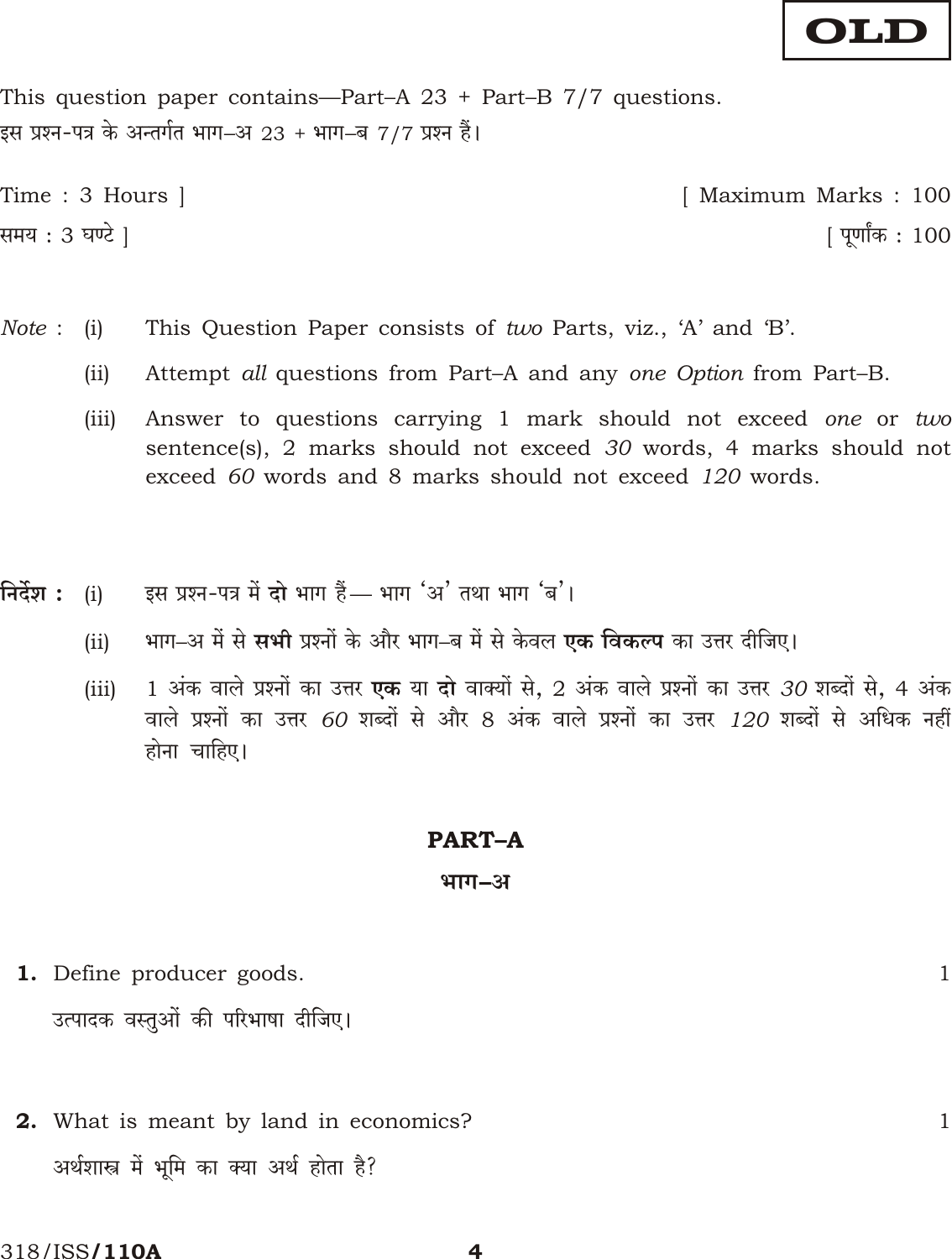| 3. Define consumption.                                                                                                              | 1            |
|-------------------------------------------------------------------------------------------------------------------------------------|--------------|
| उपभोग की परिभाषा दीजिए।                                                                                                             |              |
|                                                                                                                                     |              |
| 4. When did the First Five-Year Plan start?                                                                                         | 1            |
| पहली 'पंचवर्षीय योजना' कब शुरू हुई थी?                                                                                              |              |
|                                                                                                                                     |              |
| <b>5.</b> What was India's per capita income in 1950–51?                                                                            | 1            |
| 1950–51 में भारत की प्रतिव्यक्ति आय क्या थी?                                                                                        |              |
|                                                                                                                                     |              |
| <b>6.</b> Define variable costs.                                                                                                    | $\mathbf 1$  |
| परिवर्त्तनशील लागतों की परिभाषा दीजिए।                                                                                              |              |
|                                                                                                                                     |              |
| 7. Distinguish between primary and secondary data.                                                                                  | $\mathbf 2$  |
| प्राथमिक और द्वितीयक आँकड़ों में भेद कीजिए।                                                                                         |              |
|                                                                                                                                     |              |
| 8. State the characteristics of statistical data.                                                                                   | $\mathbf 2$  |
| सांख्यिकीय आँकड़ों की विशेषताएँ बताइए।                                                                                              |              |
|                                                                                                                                     |              |
| <b>9.</b> What will be the effect of 'increase' in supply of a commodity on its equilibrium<br>price and quantity? Explain briefly. | $\mathbf 2$  |
| एक वस्तु की पूर्ति में 'वृद्धि' का उसकी संतुलन कीमत और मात्रा पर क्या प्रभाव होगा? संक्षेप में                                      |              |
| समझाइए।                                                                                                                             |              |
|                                                                                                                                     |              |
| <b>10.</b> What is globalization?                                                                                                   | $\mathbf{2}$ |
| सार्वभौमीकरण क्या होता है?                                                                                                          |              |
|                                                                                                                                     |              |
| 11. State the method of calculating national income at constant prices from                                                         |              |
| national income at current prices.                                                                                                  | 2            |
| चालू कीमतों पर राष्ट्रीय आय से स्थिर कीमतों पर राष्ट्रीय आय के परिकलन करने की विधि बताइए।                                           |              |
|                                                                                                                                     |              |

 $5^{\circ}$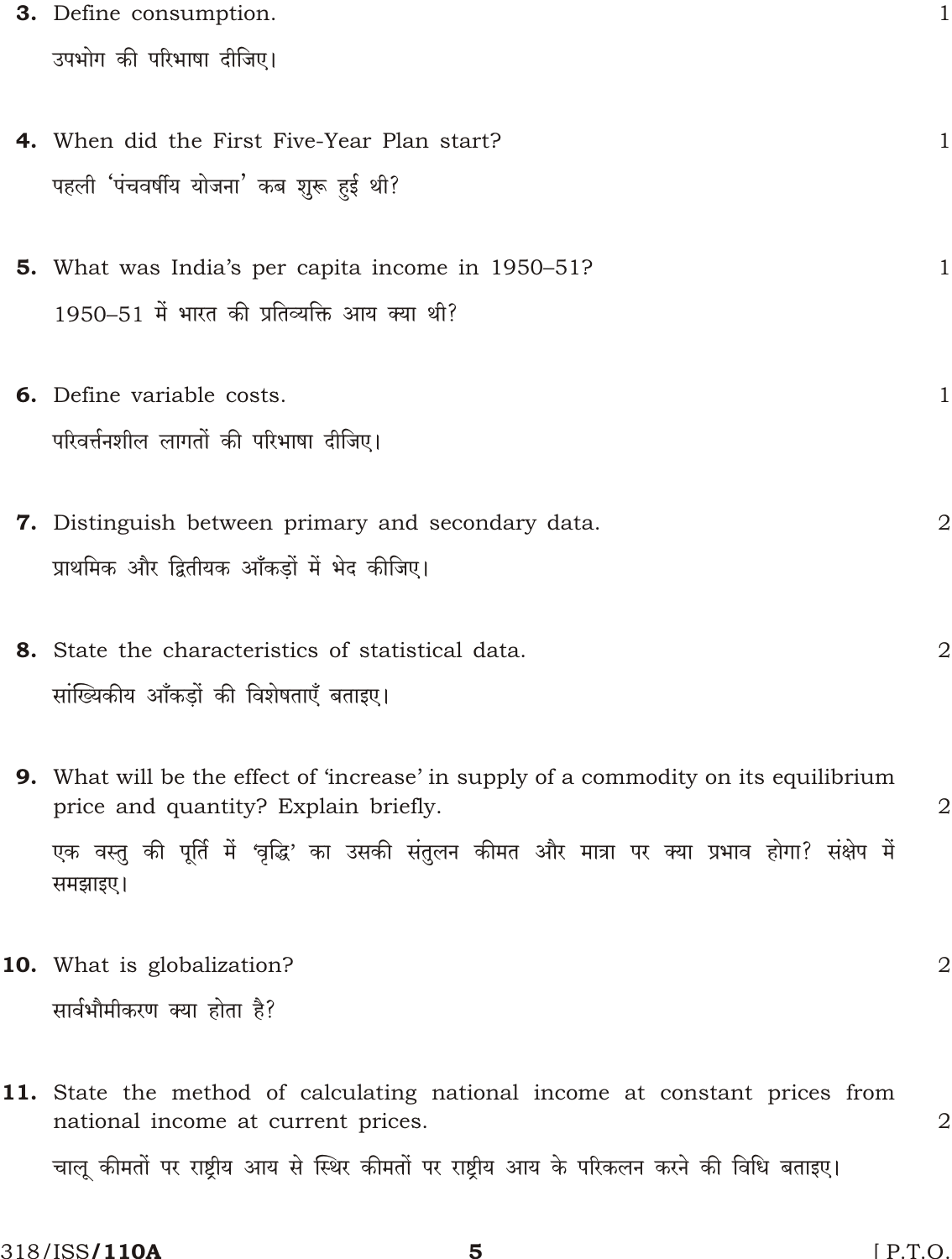- 12. Explain the difference between economic growth and economic development.  $\overline{4}$ आर्थिक संवृद्धि और आर्थिक विकास के बीच अन्तर की व्याख्या कीजिए।
- **13.** Calculate arithmetic mean from the following data:  $\overline{4}$ निम्नलिखित आँकड़ों से समान्तर माध्य का परिकलन कीजिए :

| Marks     | Number of               |
|-----------|-------------------------|
|           | Students                |
| अक        | विद्यार्थियों की संख्या |
| $0 - 10$  | 10                      |
| $10 - 20$ | 20                      |
| $20 - 30$ | 15                      |
| $30 - 40$ | 5                       |

14. State the main central problems of an economy. Why do they arise? अर्थव्यवस्था की मुख्य केन्द्रीय समस्याएँ बताइए। ये क्यों उत्पन्न होती हैं?

 $\overline{4}$ 

- 15. Give the meaning of revenue expenditure and capital expenditure. Give two examples of each.  $\overline{4}$ राजस्व व्यय और पुँजीगत व्यय के अर्थ बताइए। प्रत्येक के **दो** उदाहरण दीजिए।
- 16. Calculate National Income from the following data:  $\overline{4}$ Rs (in crores) Gross domestic product at market price  $(i)$ 1200 Factor income from abroad  $(ii)$ 60 Indirect taxes  $(iii)$ 300 Consumption of fixed capital 150  $(iv)$ **Subsidies** 100  $(v)$  $(vi)$ Factor income to abroad 160

6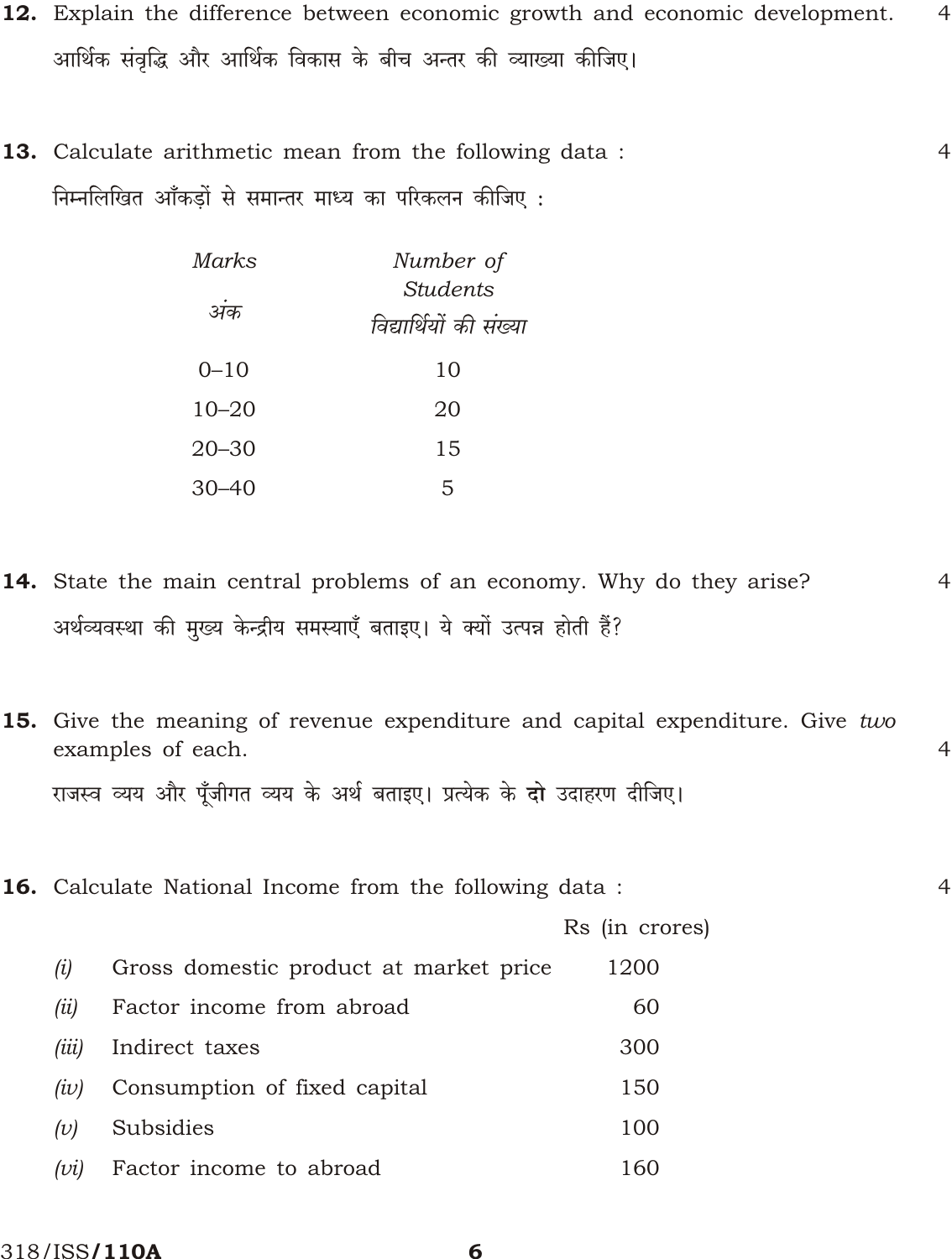निम्नलिखित आँकड़ों से राष्ट्रीय आय का परिकलन कीजिए:

|       |                                 | रु० (करोड़ों में) |
|-------|---------------------------------|-------------------|
| (i)   | बाजार मूल्य पर सकल घरेलू उत्पाद | 1200              |
| (ii)  | विदेशों से साधन आय              | 60                |
| (iii) | अप्रत्यक्ष कर                   | 300               |
| (iv)  | स्थिर पूँजी का उपभोग            | 150               |
| (v)   | आर्थिक सहायता                   | 100               |
| (vi)  | विदेशों को साधन आय              | 160               |

- 17. Explain briefly the main changes introduced in the Fiscal Policy after 1991.  $\overline{4}$ 1991 के बाद राजकोषीय नीति में किए गए मुख्य परिवर्त्तनों की व्याख्या संक्षेप में कीजिए।
- 18. Complete the following table:  $\overline{4}$ निम्नलिखित तालिका को पूरा कीजिए :

| Output (Units)            | Marginal Revenue (Rs) | Total Revenue (Rs) | Average Revenue (Rs) |
|---------------------------|-----------------------|--------------------|----------------------|
| <i>उत्पादन (</i> इकाइयाँ) | सीमान्त आगम (रु०)     | कुल आगम (रु०)      | औसत आगम (रु०)        |
|                           |                       |                    |                      |
| 2                         |                       |                    |                      |
| 3                         |                       | 12                 |                      |
|                           |                       |                    |                      |

19. For India, why was economic planning considered better than free market system? Give four reasons.

भारत के लिए स्वतंत्र बाजार प्रणाली की अपेक्षा आर्थिक नियोजन को क्यों बेहतर माना गया था? **चार** कारण दीजिए।

 $\overline{4}$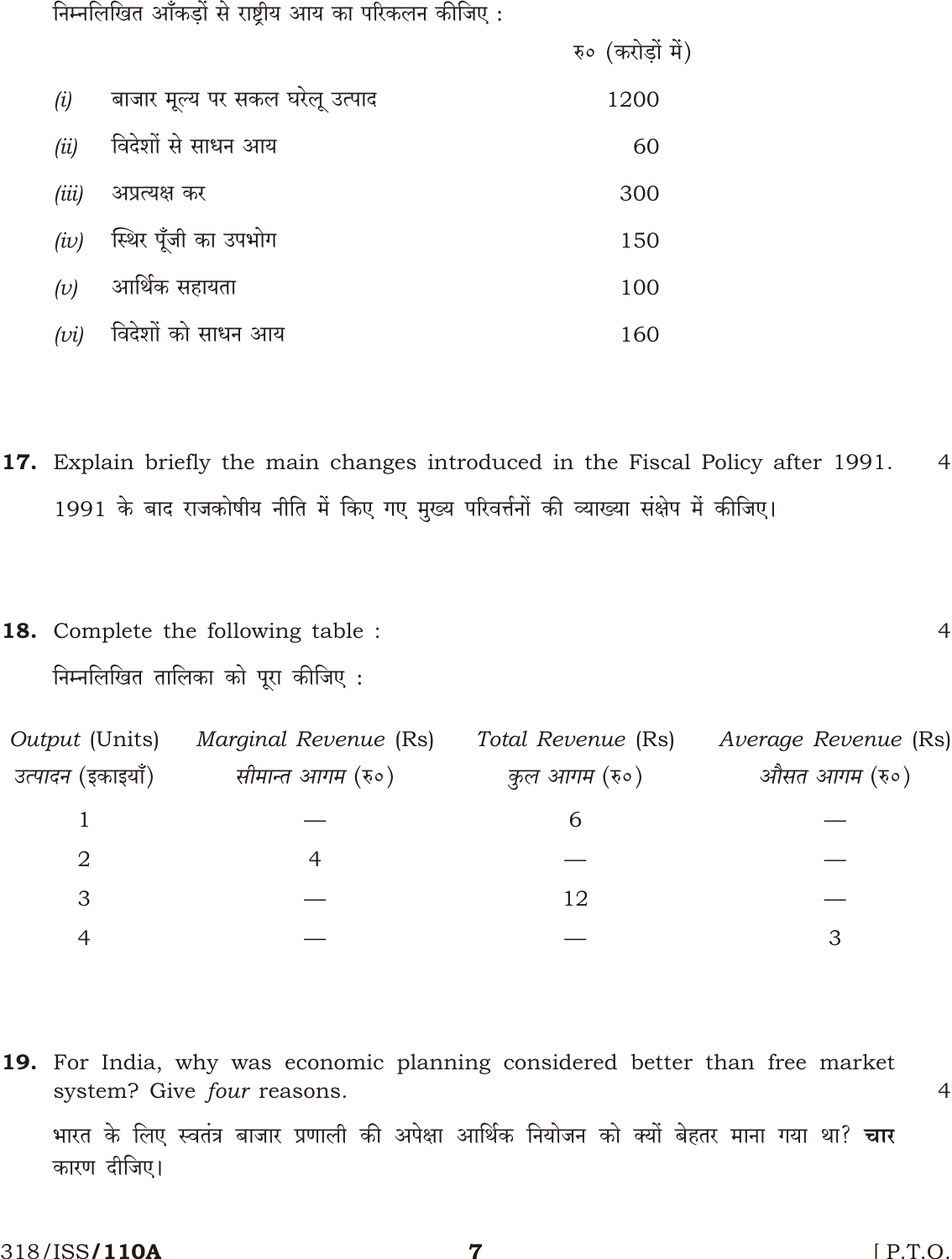20. From the following data, calculate price index number by Laspeyers' method : निम्नलिखित आँकडों से लास्पेयर्स विधि द्वारा मूल्य सूचकांक का परिकलन कीजिए:

| Base Year (1998) |    |                                               | Current Year (2006) |                                     |  |
|------------------|----|-----------------------------------------------|---------------------|-------------------------------------|--|
| आधार वर्ष (1998) |    |                                               | चालू वर्ष (2006)    |                                     |  |
| Commodity        |    | <i>Price</i> (Rs) <i>Quantity</i> (Units)     | <i>Price</i> (Rs)   | Quantity (Units)                    |  |
| वस्तू            |    | <i>कीमत (</i> रु०) - <i>मात्रा (इ</i> काइयाँ) |                     | <i>कीमत (</i> रु०) मात्रा (इकाइयाँ) |  |
| $\overline{A}$   | 8  | 15                                            | 10                  | 20                                  |  |
| $\boldsymbol{B}$ | 10 | 20                                            | 15                  | 40                                  |  |
| $\mathcal{C}$    | 12 | 15                                            | 10                  | 13                                  |  |
| D                | 6  | 50                                            | 8                   | 60                                  |  |

21. Explain the expenditure method of calculating national income. 8 राष्ट्रीय आय के मापने की व्यय विधि की व्याख्या कीजिए।

22. Explain the law of demand with the help of an example. State any four factors that cause a shift in demand curve. 8 एक उदाहरण की सहायता से माँग का नियम समझाइए। माँग वक्र के खिसकने के कोई **चार** कारण बताइए।

23. How does central bank use open market operations to control money supply? Explain.

8

8

मुद्रा पूर्ति को नियंत्रित करने के लिए केन्द्रीय बैंक खुले बाजार के कार्यकलापों का प्रयोग कैसे करता है? समझाइए।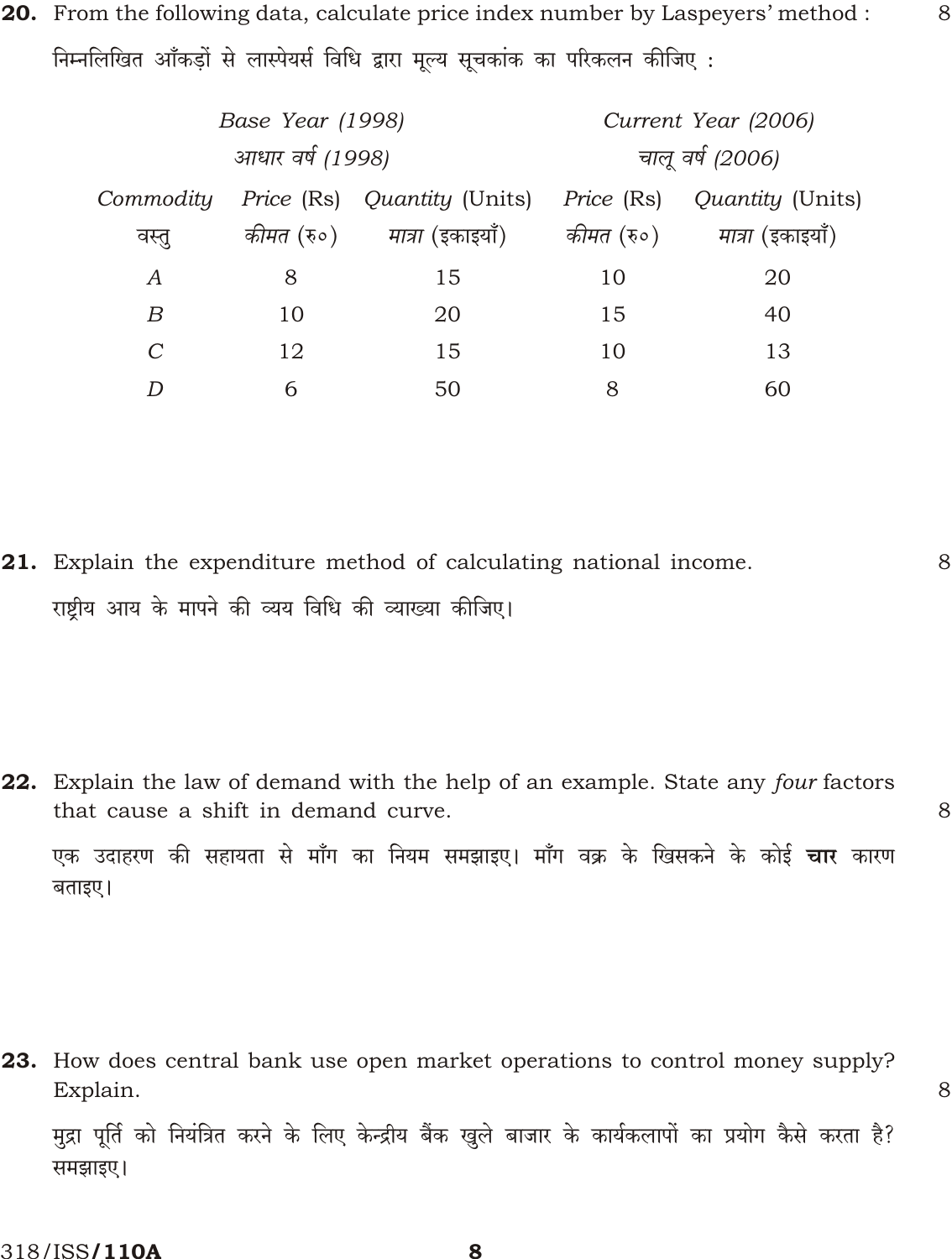### **PART-B**

#### भाग–ब

## OPTION-I

### विकल्प–I

| ( Agriculture and Industry in India's Economic Development,<br>and Economic and Social Infrastructure )<br>( भारत के आर्थिक विकास में कृषि एवं उद्योग तथा आर्थिक और सामाजिक बुनियादी सुविधाएँ ) |                |
|-------------------------------------------------------------------------------------------------------------------------------------------------------------------------------------------------|----------------|
| 24. Name any two rural housing schemes started in India.<br>भारत में शुरू की गई किन्हीं <b>दो</b> ग्रामीण आवासीय योजनाओं के नाम बताइए।                                                          | $\mathbf{1}$   |
| 25. State one major cause of low level of literacy in India.<br>भारत में साक्षरता का स्तर नीचा होने का <b>एक</b> मुख्य कारण बताइए।                                                              | $\mathbf{1}$   |
| 26. Explain briefly any two problems of public-sector enterprises.<br>सार्वजनिक क्षेत्र के उद्यमों की किन्हीं <b>दो</b> समस्याओं की संक्षेप में व्याख्या कीजिए।                                 | $\overline{2}$ |
| 27. State the importance of industries as a source of funds to agriculture sector.<br>कृषि-क्षेत्र के लिए धन के स्रोत के रूप में उद्योगों का महत्त्व बताइए।                                     | $\mathbf{2}$   |
| 28. State any two features of land reforms.<br>भूमि सुधारों की कोई दो विशेषताएँ बताइए।                                                                                                          | $\mathbf{C}$   |
| 29. How can agricultural production be increased? Explain.<br>कृषि उत्पादन कैसे बढ़ाया जा सकता है? समझाइए।                                                                                      | $\overline{4}$ |
| <b>30.</b> Explain the importance of public issue of shares as a source of industrial<br>finance.                                                                                               | 8              |

8

औद्योगिक वित्त के स्रोत के रूप में लोक निर्गमों (शेयर) के महत्त्व की व्याख्या कीजिए।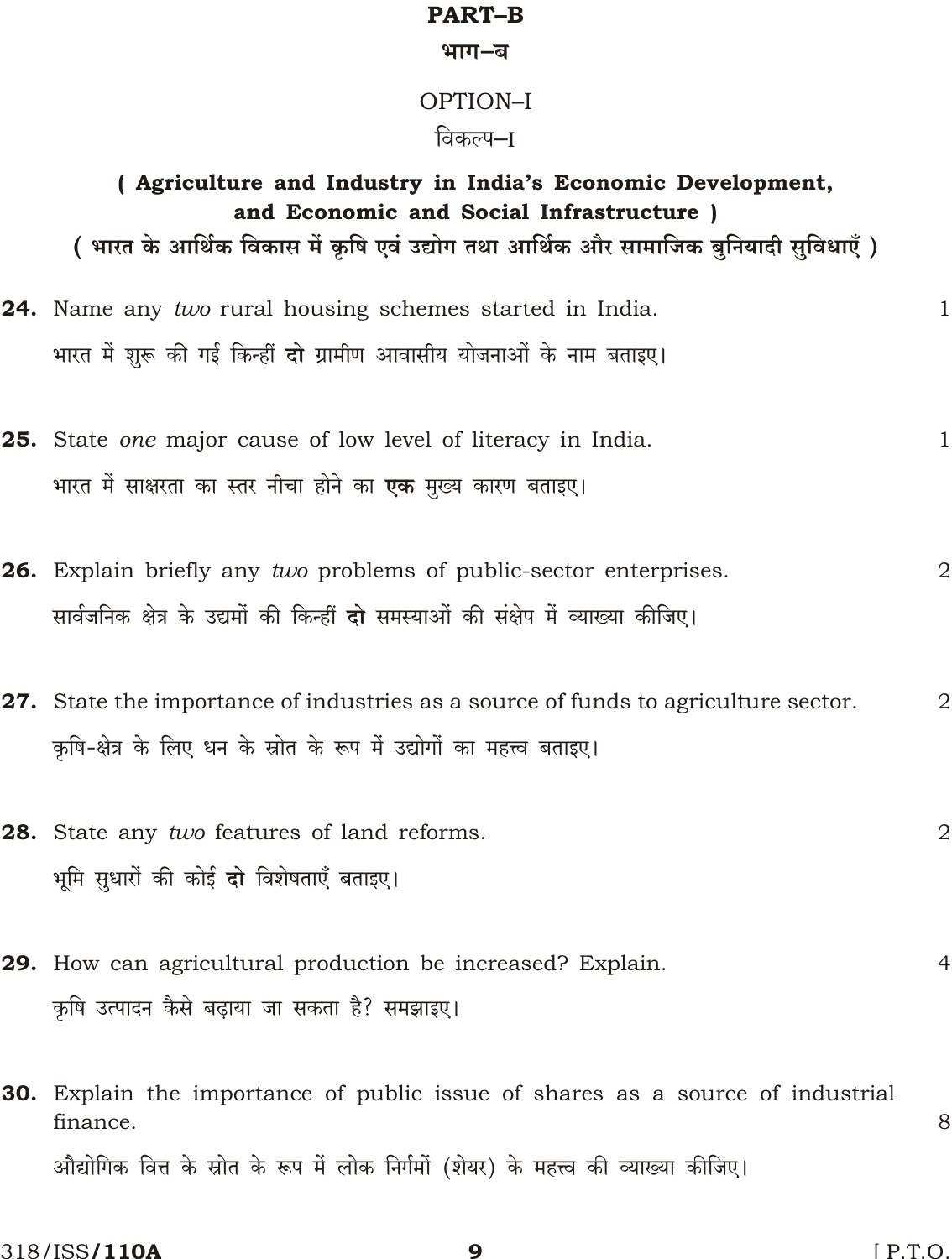### OPTION-II

### विकल्प–ाा

### (India's Balance of Payments and Population)

( भारत का भुगतान संतुलन और जनसंख्या)

- **24.** Which age group is called working population?  $\mathbf{1}$ किस आयु-वर्ग को कार्य करने योग्य जनसंख्या कहते हैं?
- 25. Who is called a literate person? साक्षर व्यक्ति किसे कहते हैं?

 $\mathbf{1}$ 

- 26. How do exports help in better utilisation of resources? Explain briefly.  $\overline{2}$ संसाधनों के बेहतर उपयोग में निर्यात किस प्रकार सहायक है? संक्षेप में समझाइए।
- 27. State the effects of rise in foreign exchange rate on exports and imports.  $\overline{2}$ विदेशी विनिमय-दर में वृद्धि के निर्यात व आयात पर प्रभाव बताइए।
- 28. Give the meaning of current account of Balance of Payments Account.  $\overline{2}$ भुगतान संतुलन खाते के चालू खाते का अर्थ बताइए।
- 29. How does foreign capital fill the technological gap in underdeveloped countries?  $\overline{4}$ Explain. अल्पविकसित देशों में विदेशी पूँजी प्रौद्योगिकी अन्तराल को कैसे पूरा करती है? समझाइए।
- 30. Explain the effects of high rate of growth of population on human resources. 8 मानवीय संसाधनों पर जनसंख्या की ऊँची वृद्धि-दर के प्रभावों की व्याख्या कीजिए।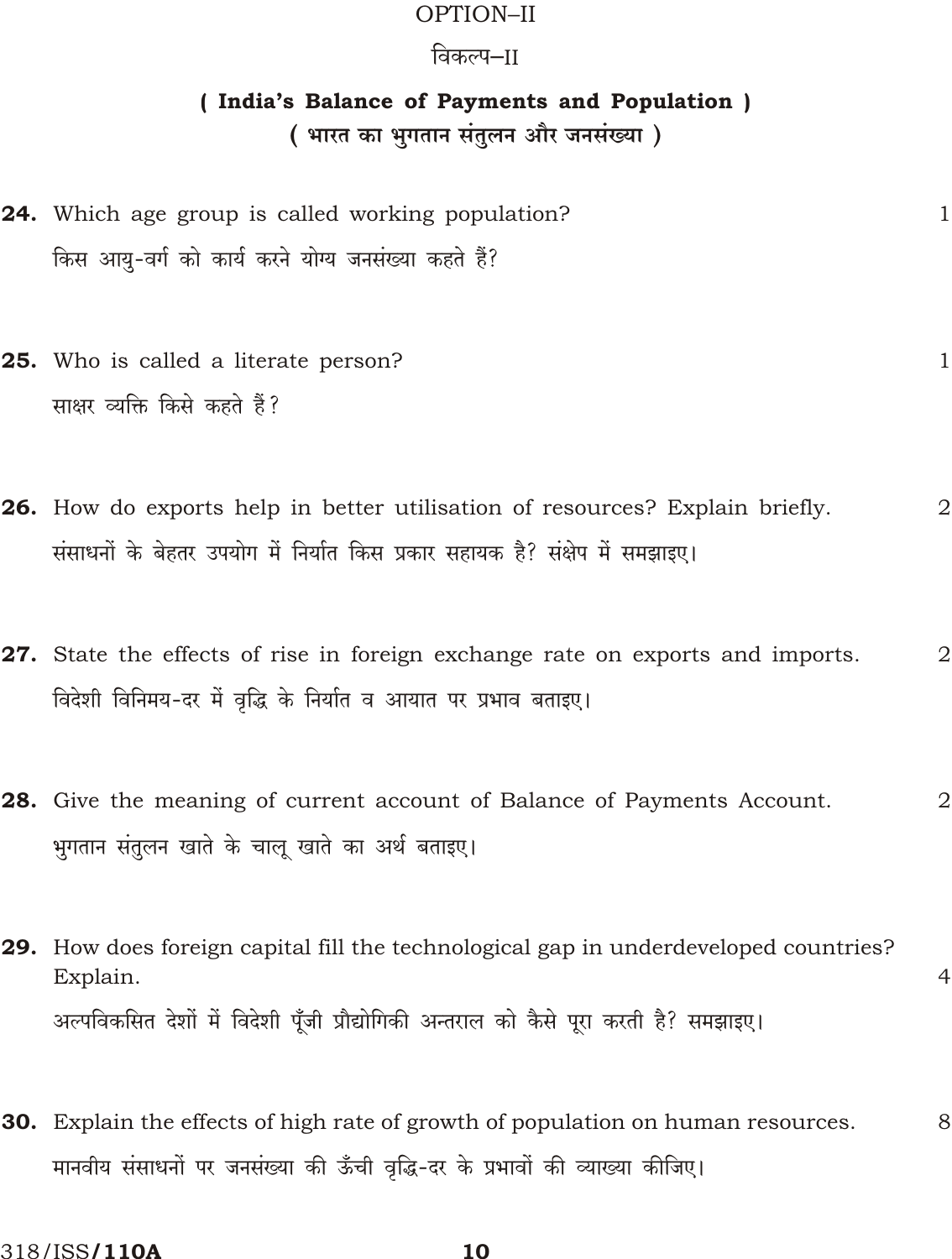

This question paper contains—Section–A  $20 +$  Section–B  $3/3$  questions. इस प्रश्न-पत्र के अन्तर्गत खण्ड–अ 20 + खण्ड–ब 3/3 प्रश्न हैं।

```
Time : 3 Hours ]
                                                                          [ Maximum Marks: 100
समय : 3 घण्टे ]
                                                                                          <u> ।</u> पर्णांक : 100
```
- This Question Paper consists of two Sections, viz., 'A' and 'B'. Note:  $(i)$ 
	- All questions from Section 'A' are to be attempted.  $(ii)$
	- Section 'B' has got more than one option. Candidates are required to  $(iii)$ attempt questions from one option only.
- निर्देश : इस प्रश्न-पत्र में दो खण्ड हैं—खण्ड 'अ' तथा खण्ड 'ब'।  $(i)$ 
	- खण्ड 'अ' के सभी प्रश्नों को हल करना है।  $(ii)$
	- खण्ड 'ब' में एक से अधिक विकल्प हैं। परीक्षार्थियों को केवल **एक विकल्प** के ही प्रश्नों के उत्तर देने हैं।  $(iii)$

#### **SECTION-A**

#### खण्ड–अ

1. 3 years earlier the total age of 20 students was 320 years. What is their present average age?

3 वर्ष पहले 20 विद्यार्थियों की कुल आयु 320 वर्ष थी। उनकी वर्त्तमान औसत आयु कितनी है?

2. Differentiate between closed economy and open economy.  $\overline{2}$ बंद अर्थव्यवस्था और खुली अर्थव्यवस्था के बीच अंतर बताइए।

 $\overline{2}$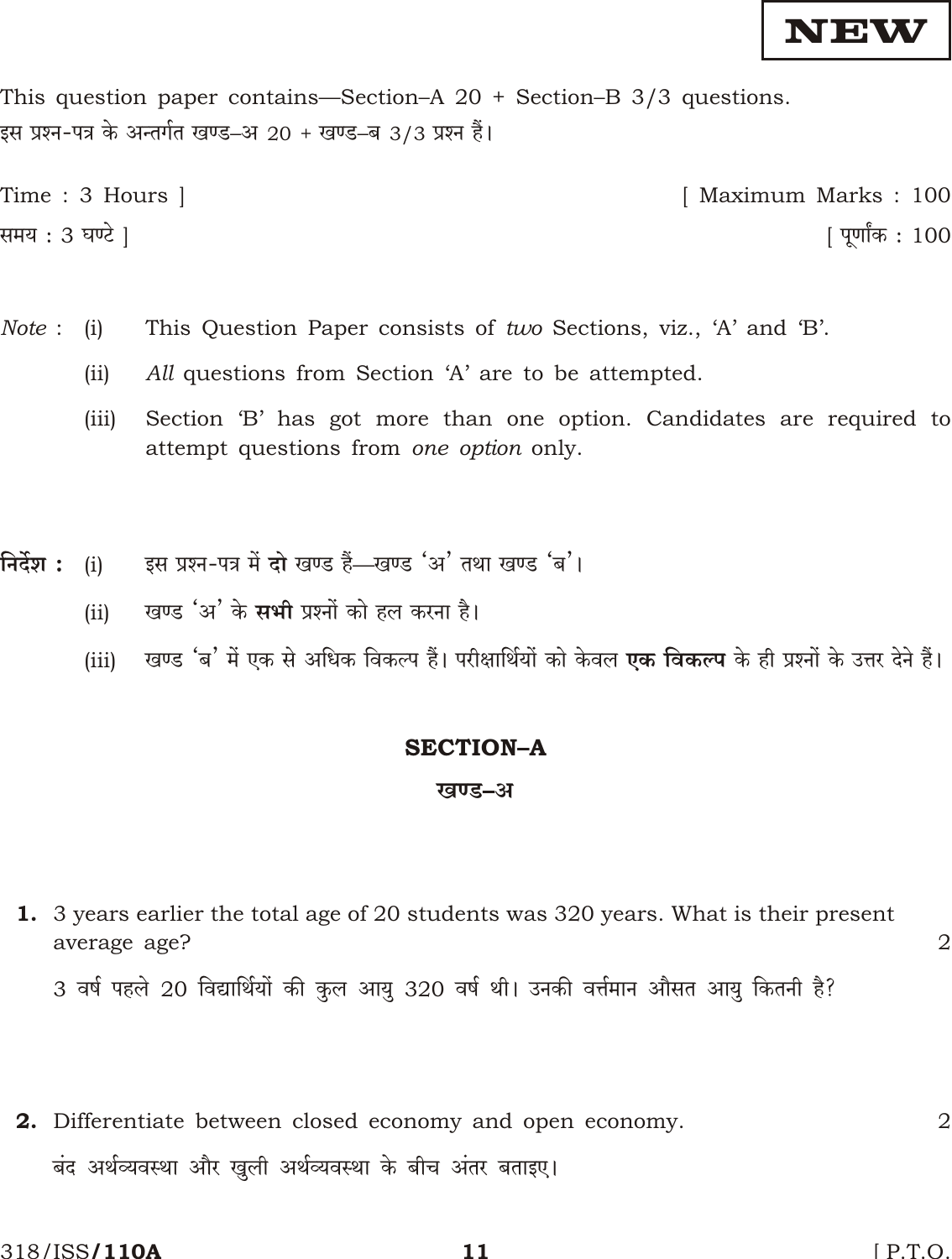| 3. A firm's total sales is Rs 50,000. Its value of output is Rs 40,000. What is the<br>change in stock?                                  | 2              |
|------------------------------------------------------------------------------------------------------------------------------------------|----------------|
| एक फर्म की कुल बिक्री 50,000 रु० है। इसके उत्पादन का मूल्य 40,000 रु० है। भण्डार में परिवर्तन<br>कितना है?                               |                |
| 4. Explain the meaning of 'compensation of employees'.<br>'कर्मचारियों के प्रतिफल' का अर्थ बताइए।                                        | $\overline{2}$ |
| <b>5.</b> Give the meaning of 'decrease' in demand with the help of a schedule.<br>माँग में 'कमी' का अर्थ एक तालिका की सहायता से समझाइए। | $\mathbf{2}$   |
| 6. What is implicit cost? Give an example.<br>निहित लागत से क्या अभिप्राय है? एक उदाहरण दीजिए।                                           | $\mathbf{2}$   |
| 7. Draw a concave demand curve.<br>एक अवतल माँग वक्र खींचिए।                                                                             | $\mathbf 2$    |
| 8. What is microeconomics? Give an example.<br>व्यष्टि-अर्थशास्त्र से क्या अभिप्राय है? एक उदाहरण दीजिए।                                 | $\mathbf{2}$   |
| 9. What is variable cost? Give an example.<br>परिवर्ती लागत से क्या अभिप्राय है? एक उदाहरण दीजिए।                                        | 2              |
| 10. Explain the interrelationship between economic activities.<br>आर्थिक गतिविधियों के पारस्परिक सम्बन्ध समझाइए।                         | 5              |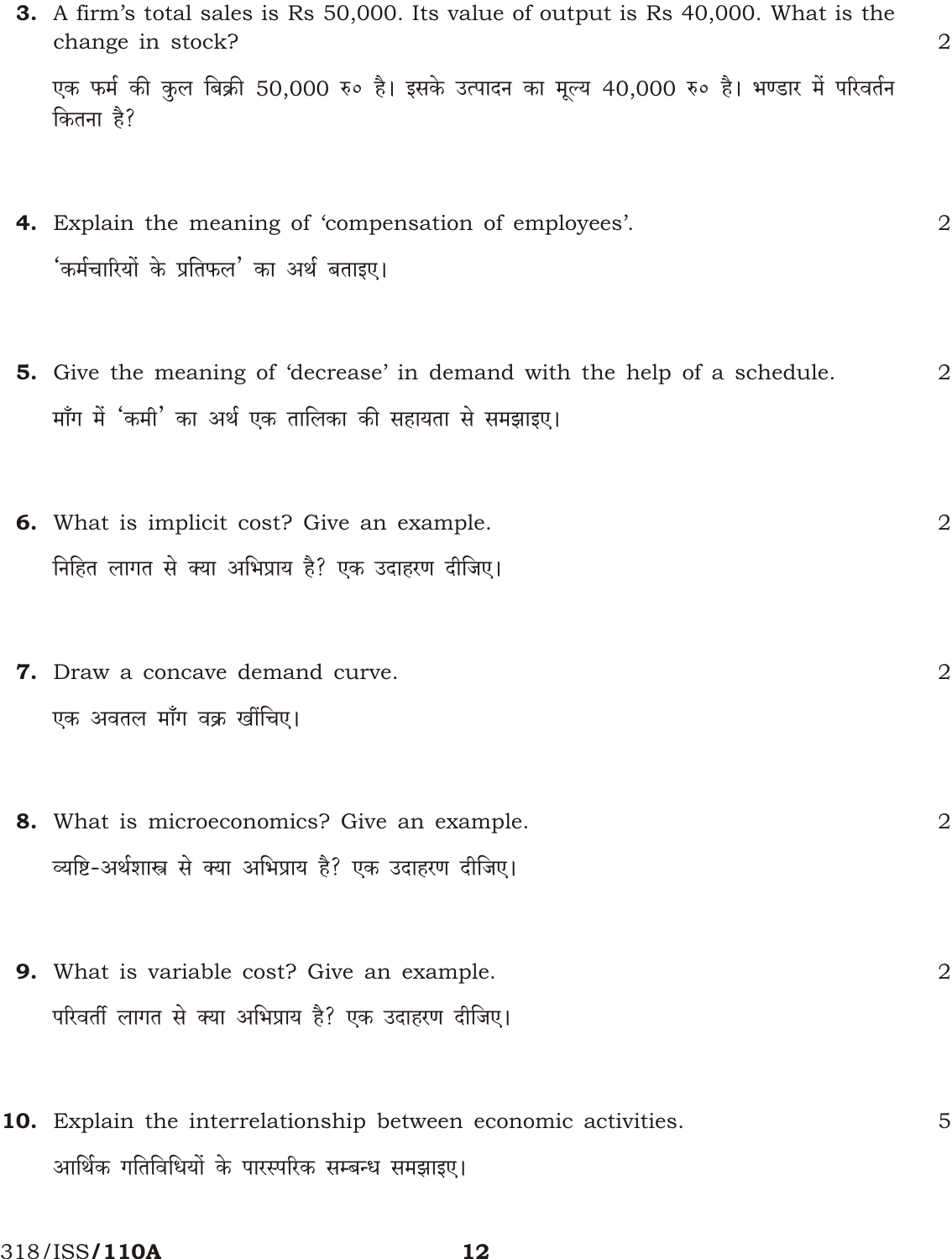11. Name five characteristics of statistical data. सांख्यिकीय आँकड़ों की **पाँच** विशेषताओं के नाम बताइए।

12. Calculate Net National Product at factor cost from the following data :

|       |                               | Rs (in crores) |
|-------|-------------------------------|----------------|
| (i)   | Depreciation                  | 300            |
| (ii)  | Indirect tax                  | 350            |
| (iii) | Sales                         | 5000           |
| (iv)  | Net factor income from abroad | ( ) 25         |
| (v)   | Intermediate consumption      | 1250           |
| (vi)  | Subsidies                     | 100            |
| (vii) | Change in stock               | 500            |

निम्नलिखित आँकड़ों से साधन लागत पर निवल राष्ट्रीय उत्पाद का आकलन कीजिए: रु० (करोडों में)

| (i)   | मूल्यह्रास              | 300    |
|-------|-------------------------|--------|
| (ii)  | अप्रत्यक्ष कर           | 350    |
| (iii) | बिक्री                  | 5000   |
| (iv)  | विदेशों से निवल साधन आय | ( ) 25 |
| (v)   | मध्यवर्ती उपभोग         | 1250   |
| (vi)  | आर्थिक सहायता           | 100    |
| (vii) | भण्डार में परिवर्तन     | 500    |

5

5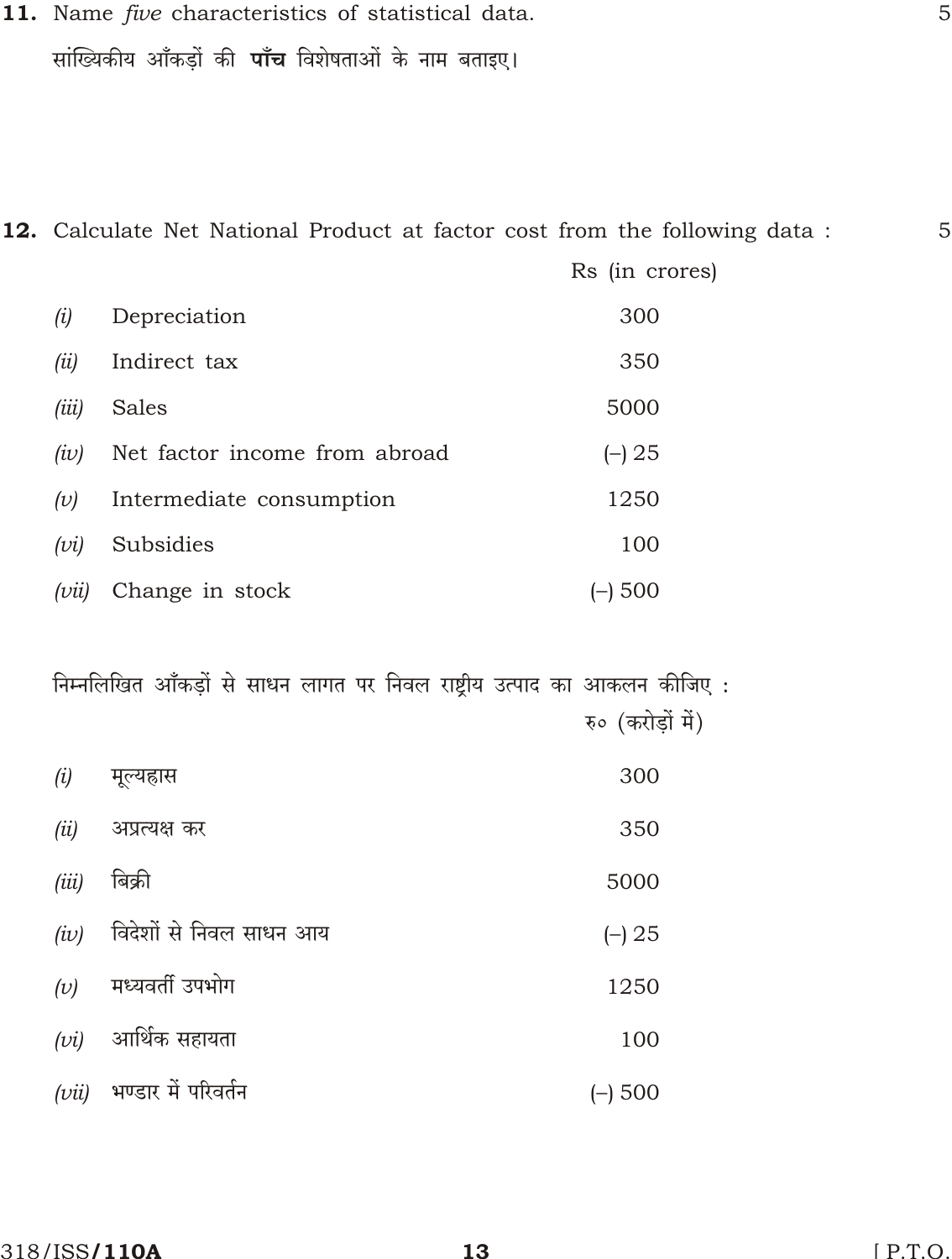|       |                                          | Rs (in crores) |  |
|-------|------------------------------------------|----------------|--|
| (i)   | Net factor income from abroad            | 25             |  |
| (ii)  | Private final consumption expenditure    | 2000           |  |
| (iii) | Net domestic capital formation           | 950            |  |
| (iv)  | Net indirect tax                         | 750            |  |
| (v)   | Government final consumption expenditure | 1000           |  |
| (vi)  | Depreciation                             | 100            |  |
| (vu)  | Net exports                              | 50             |  |
|       |                                          |                |  |

निम्नलिखित आँकड़ों से बाजार कीमत पर सकल राष्ट्रीय उत्पाद का आकलन कीजिए:

|       |                          | रु० (करोड़ों में) |
|-------|--------------------------|-------------------|
| (i)   | विदेशों से निवल साधन आय  | ( ) 25            |
| (ii)  | निजी अंतिम उपभोग व्यय    | 2000              |
| (iii) | निवल घरेलू पूँजी निर्माण | 950               |
| (iv)  | निवल अप्रत्यक्ष कर       | 750               |
| (v)   | सरकारी अंतिम उपभोग व्यय  | 1000              |
| (vi)  | मूल्यह्रास               | 100               |
| (vii) | निवल निर्यात             | $(-)$ 50          |

### 14. Complete the following table :

निम्नलिखित तालिका पूरी कीजिए:

| Output                 | Marginal     | Average Cost | Total Revenue                                     | Total Cost      |
|------------------------|--------------|--------------|---------------------------------------------------|-----------------|
| (Units)                | Revenue (Rs) | (Rs)         | (Rs)                                              | (Rs)            |
| <i>उत्पादन (इ</i> काई) |              |              | सीमांत आगम (रु०) - औसत लागत (रु०) - कुल आगम (रु०) | ्कुल लागत (रु०) |
|                        |              |              |                                                   |                 |
| 2                      | .5           | З            |                                                   |                 |
|                        |              |              |                                                   |                 |

15. Explain how budgetary policy can help in ensuring stability in prices. बजटीय नीति किस प्रकार मूल्यों में स्थिरता सुनिश्चित कर सकती है, समझाइए।

5

5

5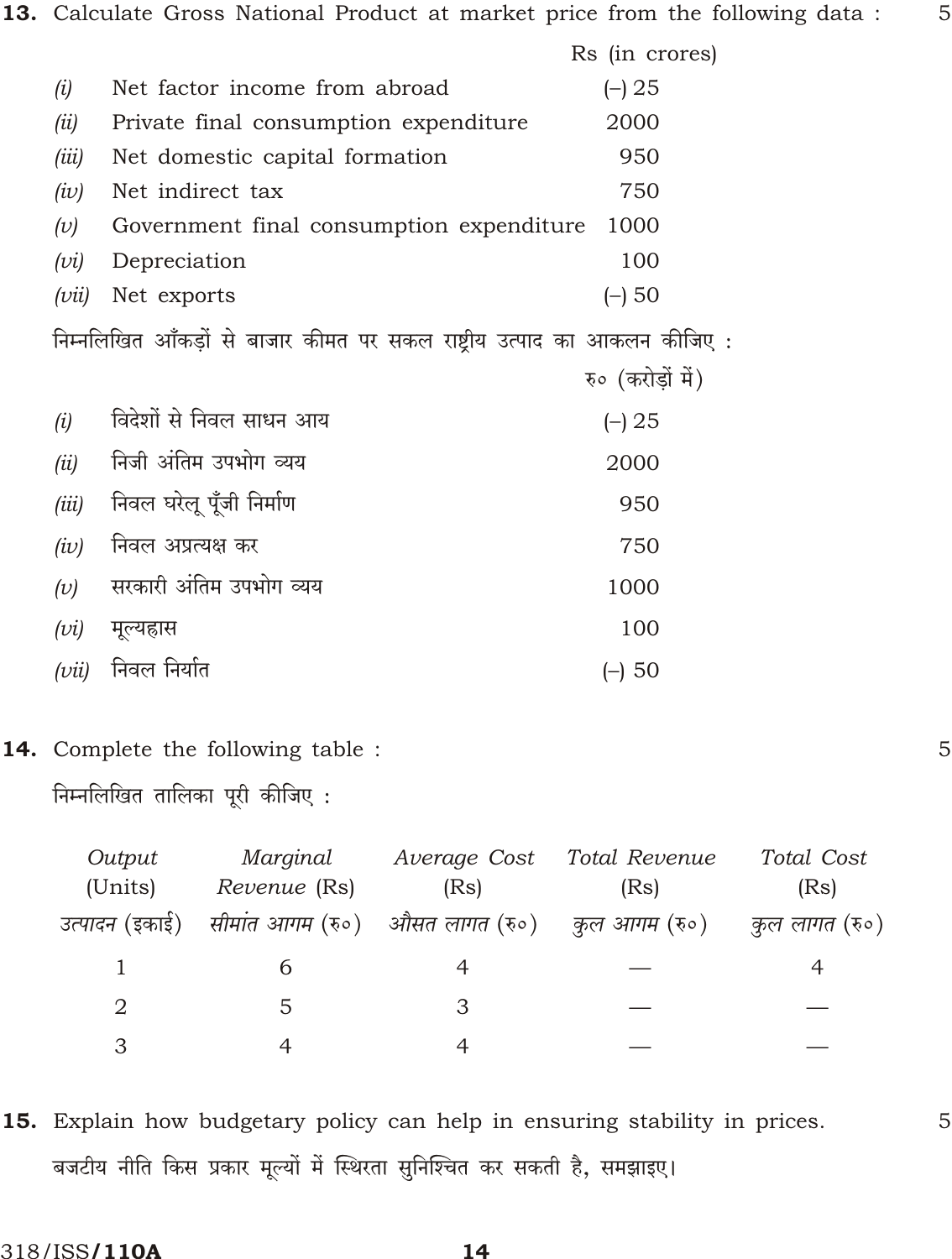- 16. Explain 'modernization' as an objective of planning in India. 5 भारत में नियोजन के उद्देश्य के रूप में 'आधनिकीकरण' की व्याख्या कीजिए।
- 17. Explain four differences between economic development and economic growth. 8 आर्थिक विकास और आर्थिक संवृद्धि के बीच **चार** भिन्नताओं की व्याख्या कीजिए।
- **18.** Find the weighted arithmetic mean price from the following data: 8 निम्नलिखित आँकड़ों से भारित गणितीय माध्य (समांतर माध्य) कीमत ज्ञात कीजिए :

| Brand of Good y    | Price (Rs) | Quantity Sold (Units) |
|--------------------|------------|-----------------------|
| $y$ वस्तु का ब्राड | कीमत (रु०) | बिक्री (इकाई)         |
|                    | 10         | 60                    |
| E                  | 15         | 40                    |
| F                  | 20         | 30                    |

- **19.** Explain the following tools that Reserve Bank of India uses to control the power of credit creation by the commercial banks: 8
	- Bank rate policy  $(a)$
	- $(b)$ Margin requirements

भारतीय रिजर्व बैंक के व्यावसायिक बैंकों की साख निर्माण शक्ति पर नियंत्रण रखने के निम्नलिखित उपकरणों की व्याख्या कीजिए:

- बैंक दर नीति  $(a)$
- मार्जिन प्रदत्त  $(b)$
- **20.** Describe any four main features of economic policies of India before 1990–91. 8 1990–91 के पूर्व की भारत की आर्थिक नीतियों की किन्हीं चार प्रमुख विशेषताओं का वर्णन कीजिए।